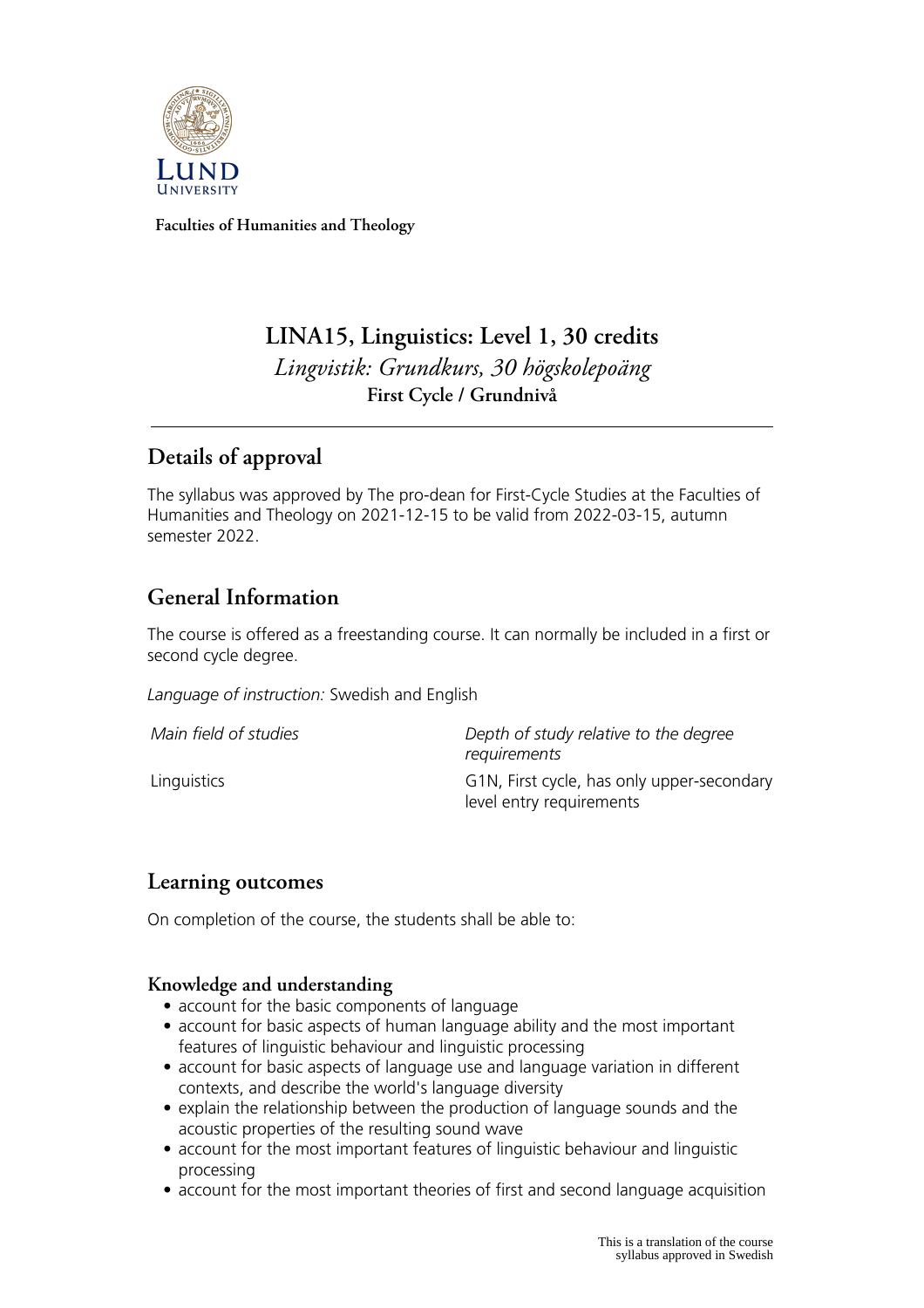#### **Competence and skills**

- apply basic knowledge about the structure of language to linguistic material
- identify and analyse phenomena and patterns in authentic linguistic data
- use key concepts and models of linguistics in oral and written presentations
- execute a minor linguistic study based on linguistic theory
- use some common analytical methods to describe language phenomena in authentic linguistic data
- describe the structure of the speech organs (including similarities and differences between women and men) and their functions with regard to variation in the speech signal
- account for basic phonological theory and the most important types of sound changes
- use phonetic symbols and definitions of the most important vowels, consonants and prosodic phenomena
- phonetically transcribe statements both in Swedish and in languages previously unknown to the student
- interpret basic sound types using a spectrogram
- perform simple empirical studies of authentic linguistic material and account for their validity
- in speech and in writing, discuss and compare different types of language acquisition such as first, second and third language acquisition

#### **Judgement and approach**

- provide a basic discussion and comparison of how well some theoretical models describe language phenomena
- discuss and reflect on, in speech and writing, their own language from a local and global perspective
- use different explanatory models to interpret and assess linguistic data
- apply an ethical approach to linguistic diversity and pronunciation variation
- apply an ethical approach in connection with linguistic data collection

### **Course content**

The course provides a broad introduction to linguistics enabling the students to obtain an overview of the discipline, define and use its terminology and understand in general which issues and approaches are of relevance to research in linguistics.

Students will become acquainted with a linguistic toolbox och practise a few basic linguistic analysis methods. They will also have the opportunity to write simple research texts.

The overall aim of the course is to enable students to develop their understanding of linguistic theory through empirical work.

The course includes the following modules:

Module 1: Linguistics: Human Language

Module 2: Phonetics: Level 1

Module 3: Linguistics: Diversity of the World's Languages

Module 4: Linguistics: Language Acquisition and Processing

Module 1, "Human Language" covers different aspects of language, morphology, syntax, semantics, pragmatics and their fields of application, as well as language relationships, language history, the origin of language and sociolinguistics. The aim is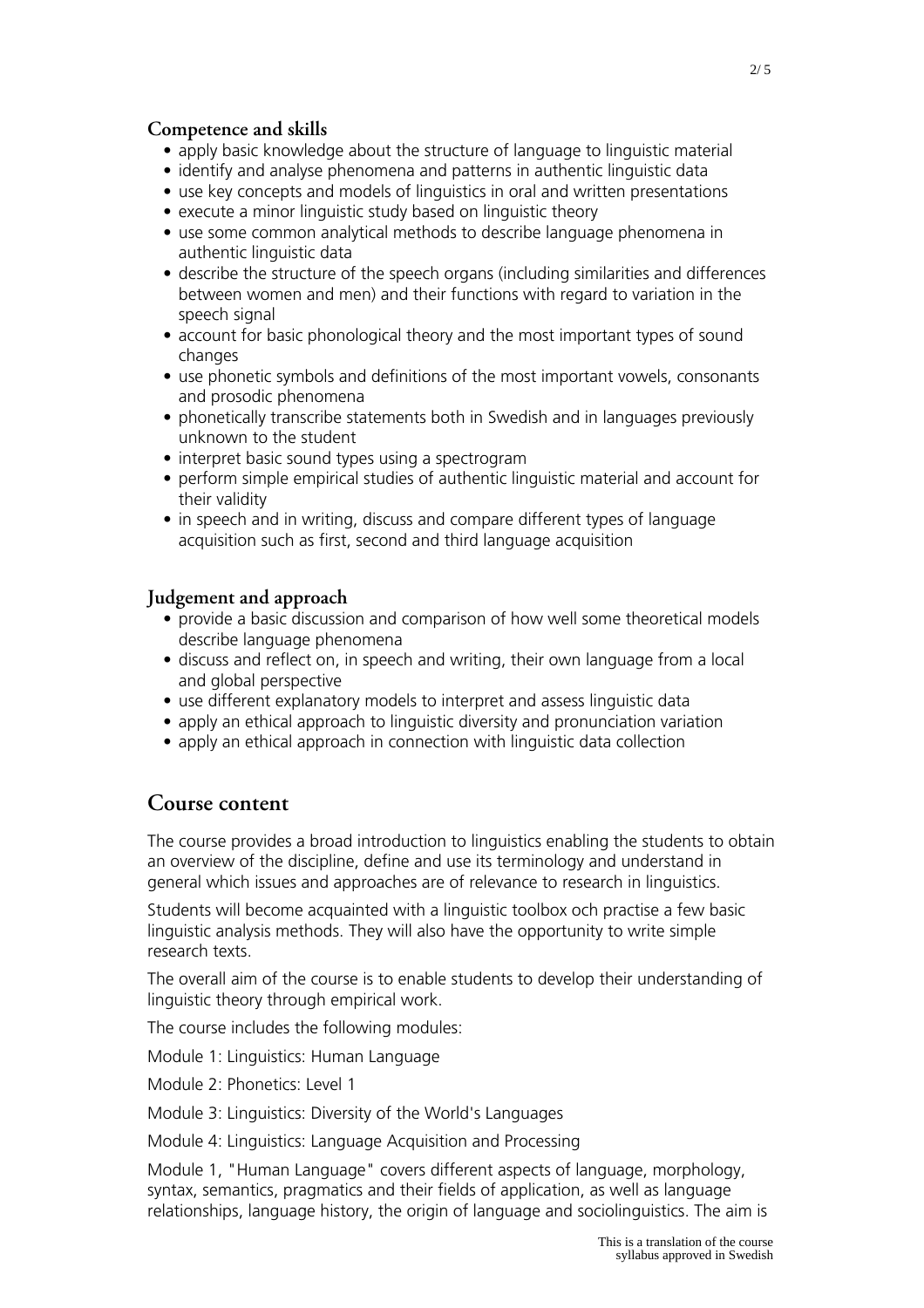to provide students with a broad knowledge of present-day linguistics.

Module 2, "Phonetics: Level 1" covers articulatory and acoustic aspects of speech and language, including phonetics and phonology.

Module 3, "Diversity of the World's Languages" increases and broadens the students' knowledge of linguistic diversity, language typology, language relationships and linguistic classification.

Module 4, "Language Acquisition and Processing" covers aspects of the language acquisition and processing with a focus on first and second language acquisition and psycholinguistics and neurolinguistics.

## **Course design**

The teaching consists of lectures, laboratory sessions, individual and group exercises and 1-3 compulsory seminars. Absence from compulsory components is to be compensated for by written assignments.

#### **Assessment**

Module 1: Human Language - 1-3 compulsory analytical assignments and a written exam (7.5 credits)

Module 2: Phonetics: Level 1 - 1-2 laboratory reports and a written exam (7.5 credits)

Module 3: Diversity of the World's Languages - a compulsory analytical assignment and a take-home exam (7.5 credits)

Module 4: Language Acquisition and Processing - a written analytical assignment and a take-home exam (7.5 credits)

The examiner, in consultation with Disability Support Services, may deviate from the regular form of examination in order to provide a permanently disabled student with a form of examination equivalent to that of a student without a disability.

*Subcourses that are part of this course can be found in an appendix at the end of this document.*

## **Grades**

Marking scale: Fail, Pass, Pass with distinction.

The analytical assignments are awarded the grades of Pass or Fail. The written exams and take-home exams are awarded the grades of Pass, Pass with Distinction or Fail.

For the grade of Pass on the whole course, the students must have been awarded this grade on all modules. For the grade of Pass with Distinction on the whole course, the students must also have been awarded this grade on at least 60% of the course credits for which the grade of Pass with Distinction is awarded.

### **Entry requirements**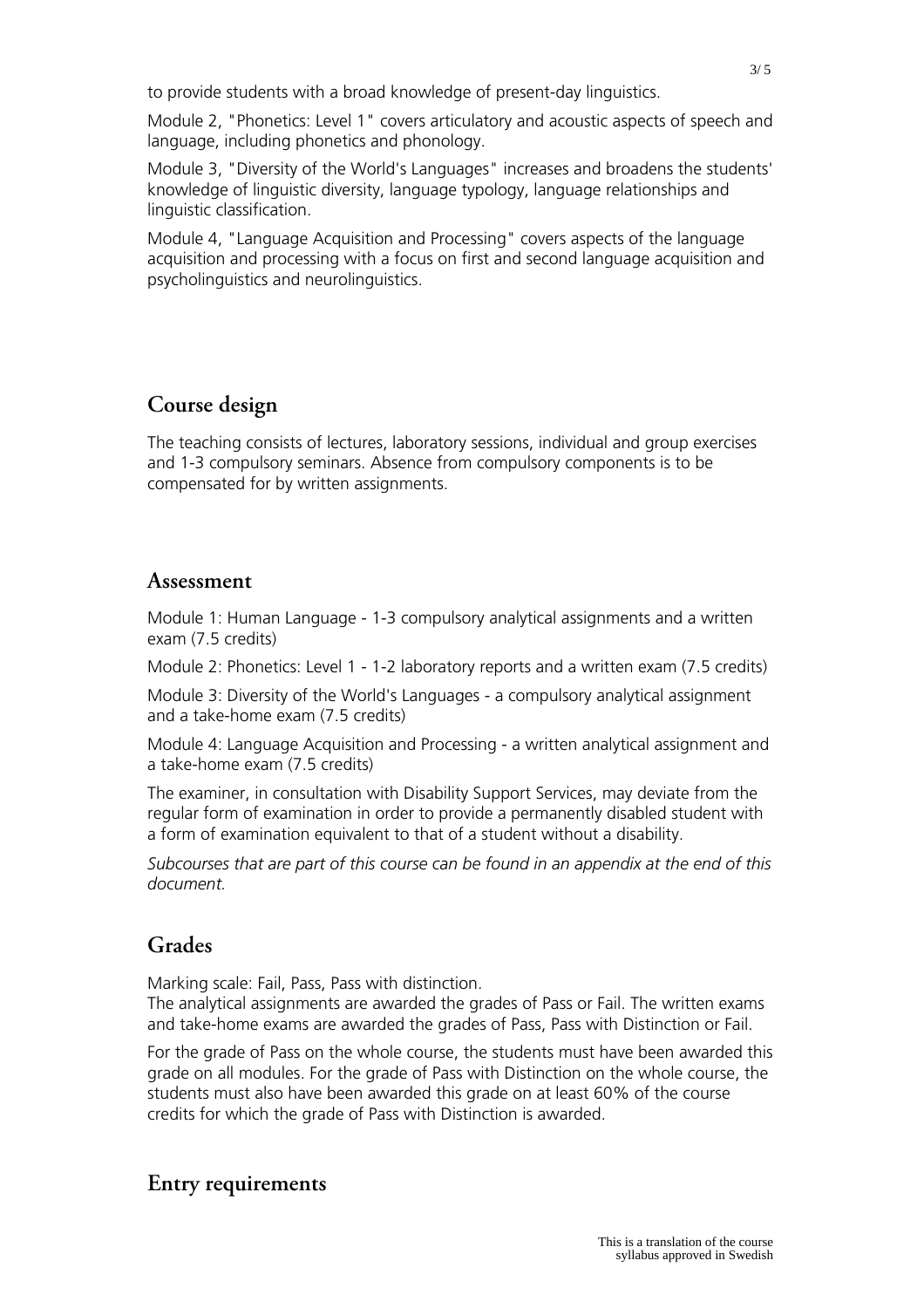## **Further information**

- 1. The course is offered at the Centre for Languages and Literature, Lund University.
- 2. The course replaces LINA14.
- 3. Module 1 coincides with LINB24, Module 2 coincides with LINB25, Module 3 coincides with LINB23 and Module 4 coincides with LINB26. The credits allocated for course content that in whole or in part is commensurate with another course can only be credited once for a degree. For further details, see the current registration information and other relevant documentation.